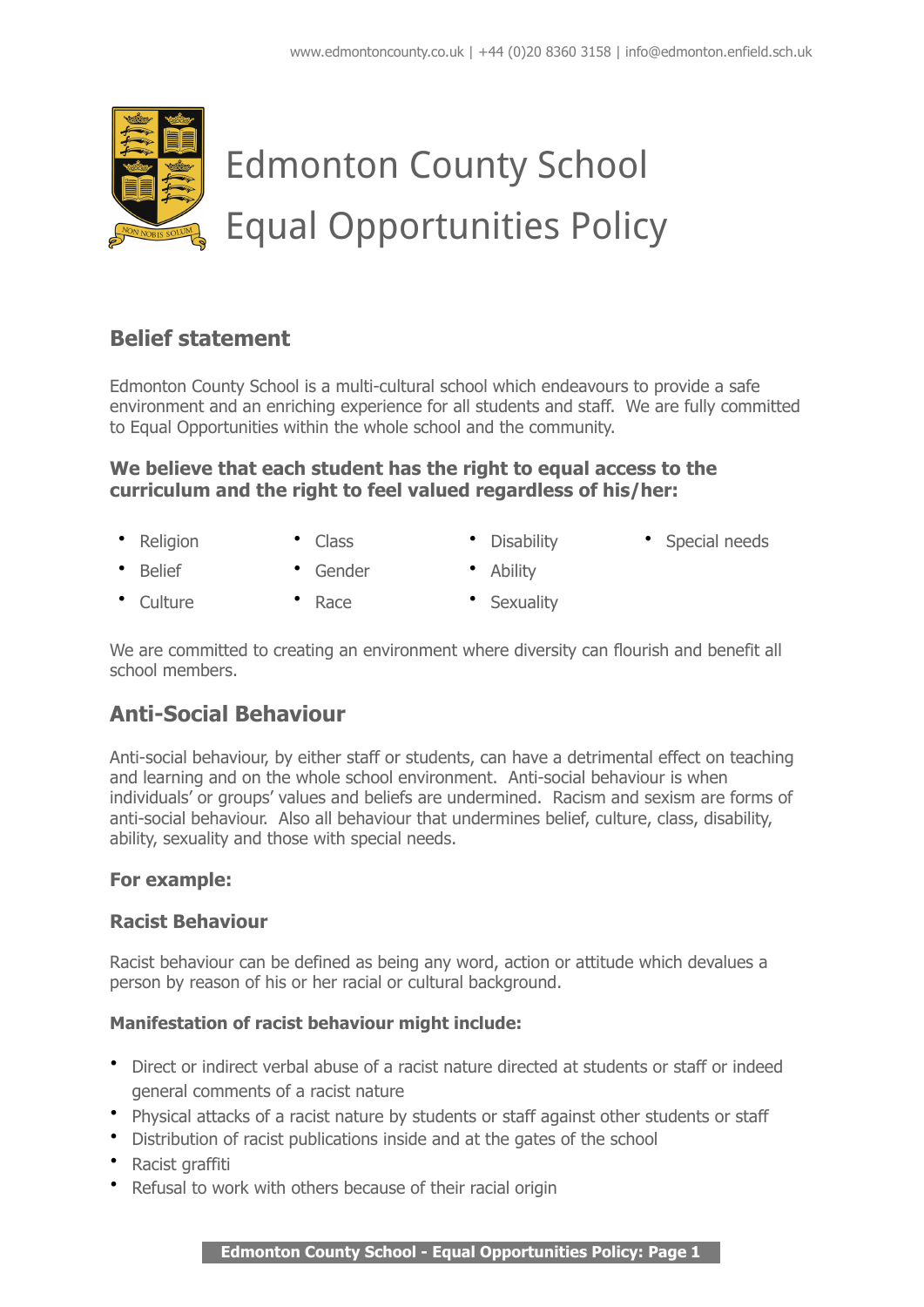### **Sexist Behaviour**

Sexism is any form of behaviour or attitude which devalues or takes advantage of an individual or group on the basis of their gender.

#### **Manifestations of sexist behaviour might include:**

- Verbal abuse e.g. name calling
- Harassment both physical and verbal
- Graffiti
- Gestures
- Refusal to work with others because of gender

### **Procedures**

Dealing with any form of anti-social behaviour is the responsibility of everyone. For example, the perpetrator of racism and the victim both need help and we have a responsibility to deal with this. Procedures include:

- Staff set an example: students must be able to see that racist behaviour is not tolerated anywhere in the school.
- Staff must not let anti-social remarks or behaviour go unchallenged in the classroom. The teacher concerned should deal with written or verbal abuse immediately and where necessary inform the form tutor.
- All incidents should be recorded on SIMS. These incidents will be monitored.
- Repeated incidents of anti-social behaviour should be dealt with by the Head of Learning.
- Serious incidents involving physical abuse, persistent or vicious verbal and written abuse would be dealt with by Senior Staff who could exclude the students concerned and interview parents. The victims need to be informed of action taken and support offered.

## **Curriculum**

All departments and year teams have the responsibility to promote equal opportunities through the curriculum. This needs to be reviewed and monitored to ensure that the provision of equal opportunities is being actively promoted, within the framework of the national curriculum.

### **Resources**

All departments and year teams, when using and ordering new resources, must consider the explicit and implicit messages of the materials in the context of equal opportunities.

## **Visual Resources**

It is the responsibility of the whole school to ensure that the visual environment is culturally diverse e.g. representative positive multi-cultural and gender issues.